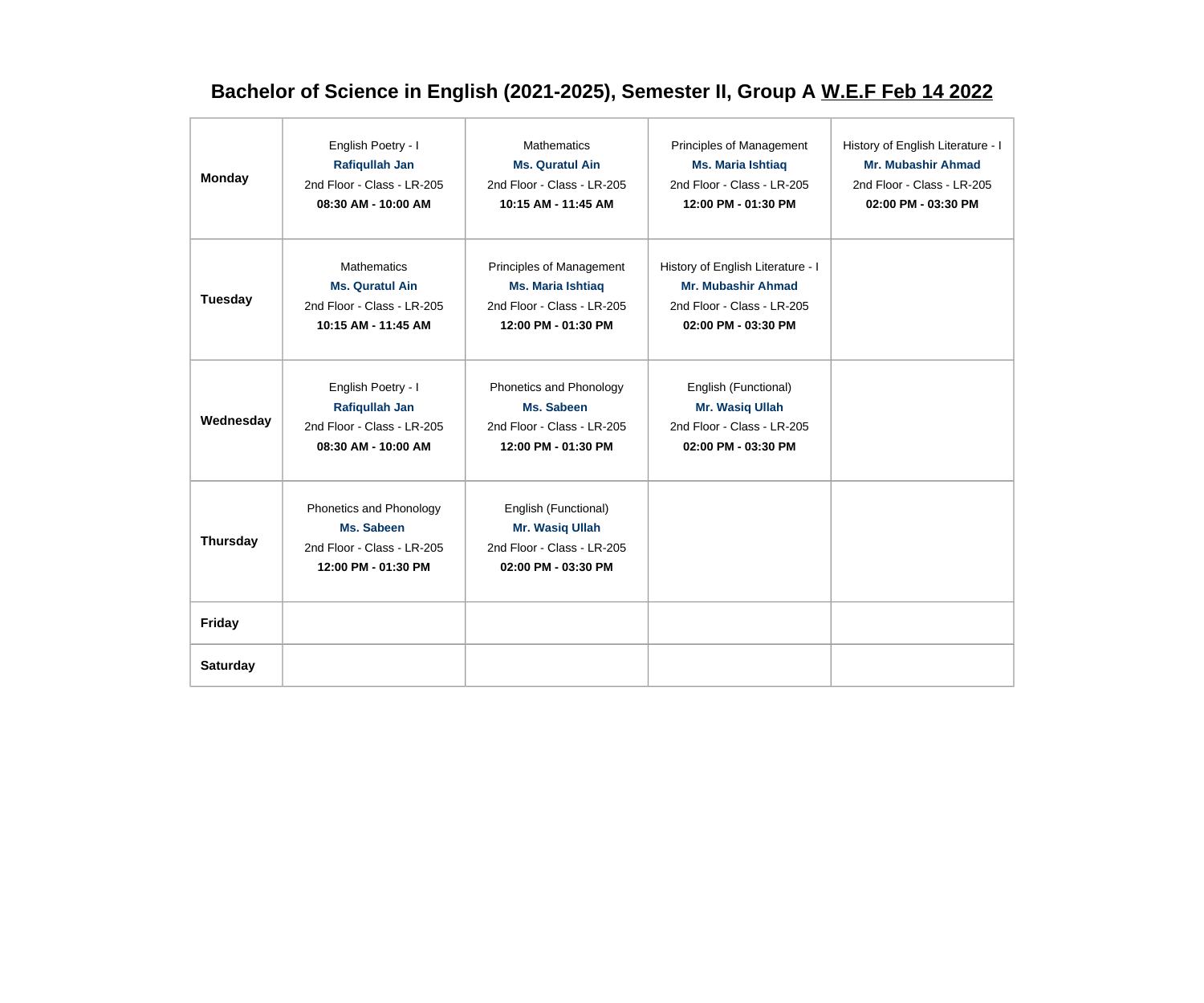# **Bachelor of Science in English (2021-2025), Semester II, Group B W.E.F Feb 14 2022**

| <b>Monday</b>   | Principles of Management   | English Poetry - I                | English (Functional)       |
|-----------------|----------------------------|-----------------------------------|----------------------------|
|                 | <b>Ms. Maria Ishtiaq</b>   | <b>Mr. Muhammad Ehtesham</b>      | Mr. Wasiq Ullah            |
|                 | 2nd Floor - Class - LR-206 | 2nd Floor - Class - LR-206        | 2nd Floor - Class - LR-206 |
|                 | 08:30 AM - 10:00 AM        | 12:00 PM - 01:30 PM               | 02:00 PM - 03:30 PM        |
| <b>Tuesday</b>  | Principles of Management   | English Poetry - I                | English (Functional)       |
|                 | <b>Ms. Maria Ishtiaq</b>   | <b>Mr. Muhammad Ehtesham</b>      | <b>Mr. Wasiq Ullah</b>     |
|                 | 2nd Floor - Class - LR-206 | 2nd Floor - Class - LR-206        | 2nd Floor - Class - LR-206 |
|                 | 08:30 AM - 10:00 AM        | 12:00 PM - 01:30 PM               | 02:00 PM - 03:30 PM        |
| Wednesday       | Phonetics and Phonology    | History of English Literature - I | <b>Mathematics</b>         |
|                 | Ms. Sabeen                 | <b>Mr. Muhammad Zubair</b>        | <b>Ms. Quratul Ain</b>     |
|                 | 2nd Floor - Class - LR-206 | 2nd Floor - Class - LR-206        | 2nd Floor - Class - LR-206 |
|                 | 10:15 AM - 11:45 AM        | 12:00 PM - 01:30 PM               | 02:00 PM - 03:30 PM        |
| <b>Thursday</b> | Phonetics and Phonology    | History of English Literature - I | <b>Mathematics</b>         |
|                 | Ms. Sabeen                 | <b>Mr. Muhammad Zubair</b>        | <b>Ms. Quratul Ain</b>     |
|                 | 2nd Floor - Class - LR-206 | 2nd Floor - Class - LR-206        | Ground - Class - LR-012    |
|                 | 10:15 AM - 11:45 AM        | 12:00 PM - 01:30 PM               | $02:00$ PM - $03:30$ PM    |
| <b>Friday</b>   |                            |                                   |                            |
| <b>Saturday</b> |                            |                                   |                            |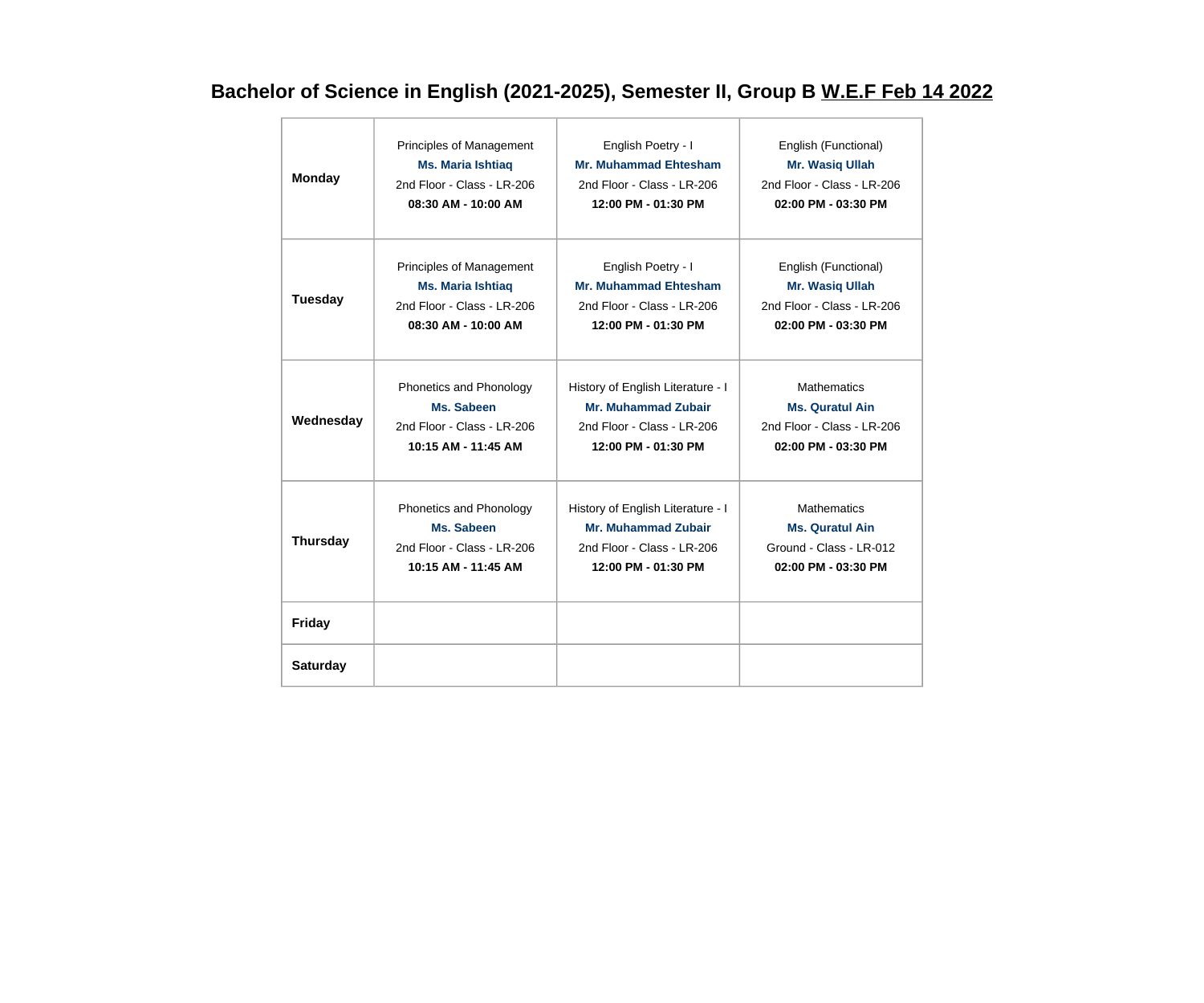# **Bachelor of Science in English (2021-2025), Semester II, Group C W.E.F Feb 14 2022**

| <b>Monday</b>   | Principles of Management   | English (Functional)       | English Poetry - I                |
|-----------------|----------------------------|----------------------------|-----------------------------------|
|                 | <b>Ms. Maria Ishtiaq</b>   | Mr. Wasiq Ullah            | <b>Rafiqullah Jan</b>             |
|                 | 2nd Floor - Class - LR-207 | 2nd Floor - Class - LR-207 | Basement - Class - LR-B-12        |
|                 | 10:15 AM - 11:45 AM        | 12:00 PM - 01:30 PM        | 02:00 PM - 03:30 PM               |
| <b>Tuesday</b>  | Principles of Management   | English (Functional)       | English Poetry - I                |
|                 | <b>Ms. Maria Ishtiaq</b>   | Mr. Wasiq Ullah            | <b>Rafiqullah Jan</b>             |
|                 | 2nd Floor - Class - LR-207 | 2nd Floor - Class - LR-207 | Basement - Class - LR-B-12        |
|                 | 10:15 AM - 11:45 AM        | 12:00 PM - 01:30 PM        | $02:00$ PM - $03:30$ PM           |
| Wednesday       | Phonetics and Phonology    | <b>Mathematics</b>         | History of English Literature - I |
|                 | Ms. Sabeen                 | <b>Ms. Quratul Ain</b>     | <b>Mr. Muhammad Zubair</b>        |
|                 | 2nd Floor - Class - LR-207 | 2nd Floor - Class - LR-207 | 2nd Floor - Class - LR-207        |
|                 | 08:30 AM - 10:00 AM        | 10:15 AM - 11:45 AM        | 02:00 PM - 03:30 PM               |
| <b>Thursday</b> | Phonetics and Phonology    | <b>Mathematics</b>         | History of English Literature - I |
|                 | Ms. Sabeen                 | <b>Ms. Quratul Ain</b>     | <b>Mr. Muhammad Zubair</b>        |
|                 | 2nd Floor - Class - LR-207 | 2nd Floor - Class - LR-207 | 2nd Floor - Class - LR-207        |
|                 | 08:30 AM - 10:00 AM        | 10:15 AM - 11:45 AM        | 02:00 PM - 03:30 PM               |
| <b>Friday</b>   |                            |                            |                                   |
| <b>Saturday</b> |                            |                            |                                   |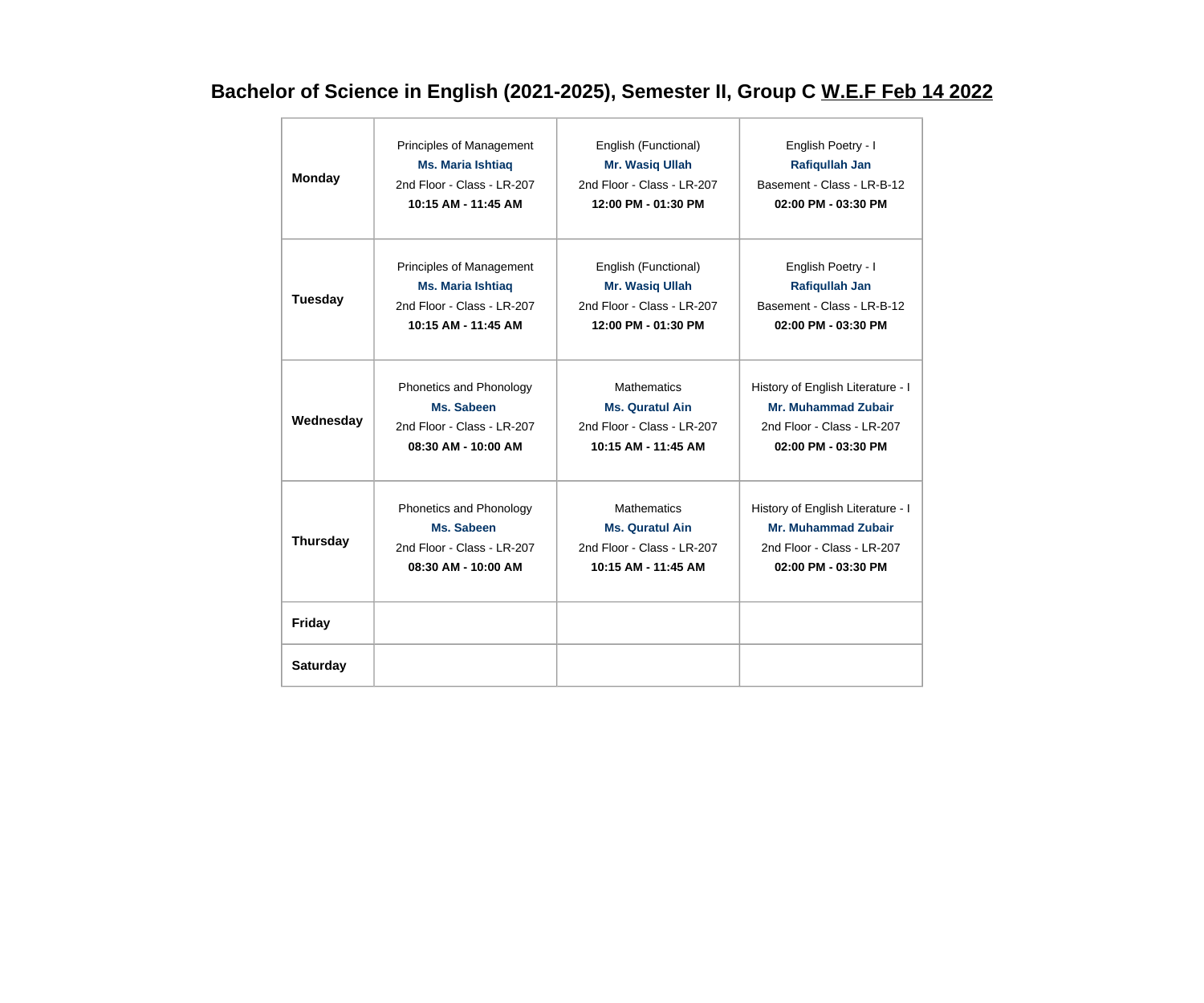# **Bachelor of Science in English (2020-2024), Semester IV, Group A W.E.F Feb 14 2022**

| <b>Monday</b>   | Principles of Economics    | English Drama - I          | <b>Critical Theories</b>     |
|-----------------|----------------------------|----------------------------|------------------------------|
|                 | Dr. Syed Waqar Hussain     | <b>Naheed Haq</b>          | Dr. Muhammad Ismail Wali     |
|                 | 1st Floor - Class - LR-112 | 1st Floor - Class - LR-112 | 1st Floor - Class - LR-112   |
|                 | 08:30 AM - 10:00 AM        | 10:15 AM - 11:45 AM        | 12:00 PM - 01:30 PM          |
| <b>Tuesday</b>  | English Poetry - III       | English Drama - I          | <b>Critical Theories</b>     |
|                 | Dr. Syed Zahid Ali Shah    | <b>Naheed Haq</b>          | Dr. Muhammad Ismail Wali     |
|                 | 1st Floor - Class - LR-112 | 1st Floor - Class - LR-112 | 1st Floor - Class - LR-112   |
|                 | 08:30 AM - 10:00 AM        | 10:15 AM - 11:45 AM        | 12:00 PM - 01:30 PM          |
| Wednesday       | Principles of Economics    | English Prose - I          | <b>Literary Appreciation</b> |
|                 | Dr. Syed Waqar Hussain     | <b>Rafiqullah Jan</b>      | <b>Mr. Muhammad Ehtesham</b> |
|                 | 1st Floor - Class - LR-112 | 1st Floor - Class - LR-112 | 1st Floor - Class - LR-112   |
|                 | 08:30 AM - 10:00 AM        | 10:15 AM - 11:45 AM        | 12:00 PM - 01:30 PM          |
| <b>Thursday</b> | English Poetry - III       | English Prose - I          | <b>Literary Appreciation</b> |
|                 | Dr. Syed Zahid Ali Shah    | <b>Rafiqullah Jan</b>      | <b>Mr. Muhammad Ehtesham</b> |
|                 | 1st Floor - Class - LR-112 | 1st Floor - Class - LR-112 | 1st Floor - Class - LR-112   |
|                 | 08:30 AM - 10:00 AM        | 10:15 AM - 11:45 AM        | 12:00 PM - 01:30 PM          |
| <b>Friday</b>   |                            |                            |                              |
| <b>Saturday</b> |                            |                            |                              |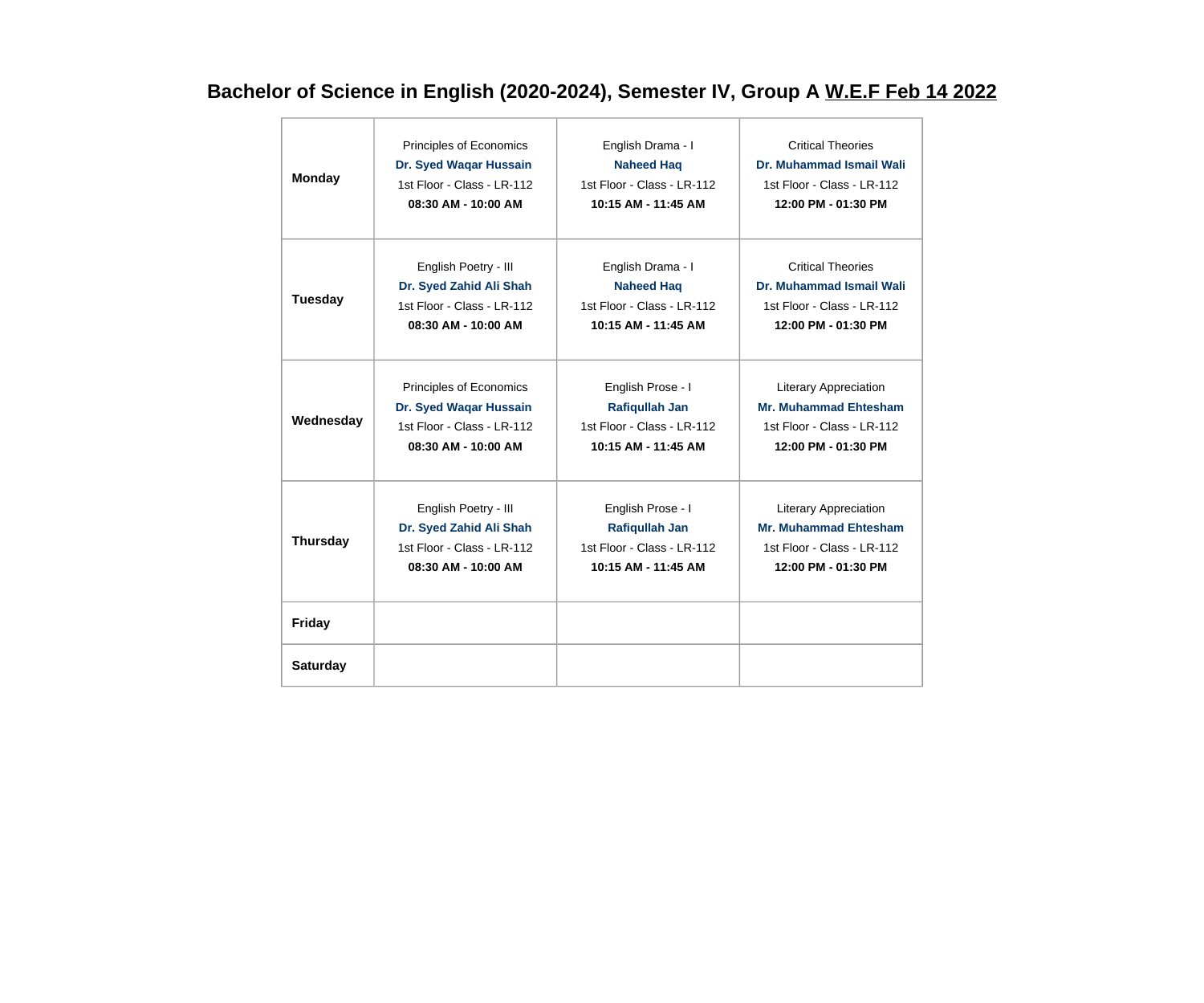# **Bachelor of Science in English (2020-2024), Semester IV, Group B W.E.F Feb 14 2022**

| <b>Monday</b>   | <b>Critical Theories</b><br>Dr. Muhammad Ismail Wali<br>1st Floor - Class - LR-113<br>10:15 AM - 11:45 AM | English Drama - I<br><b>Naheed Haq</b><br>1st Floor - Class - LR-113<br>02:00 PM - 03:30 PM                 |                                                                                                                   |                                                                                                            |
|-----------------|-----------------------------------------------------------------------------------------------------------|-------------------------------------------------------------------------------------------------------------|-------------------------------------------------------------------------------------------------------------------|------------------------------------------------------------------------------------------------------------|
| Tuesday         | English Poetry - III<br>Dr. Syed Zahid Ali Shah<br>1st Floor - Class - LR-113<br>10:15 AM - 11:45 AM      | Principles of Economics<br>Dr. Syed Waqar Hussain<br>Basement - Auditorium - LT-B-04<br>12:00 PM - 01:30 PM | English Drama - I<br><b>Naheed Haq</b><br>1st Floor - Class - LR-113<br>02:00 PM - 03:30 PM                       |                                                                                                            |
| Wednesday       | <b>Critical Theories</b><br>Dr. Muhammad Ismail Wali<br>1st Floor - Class - LR-113<br>08:30 AM - 10:00 AM | Principles of Economics<br>Dr. Syed Waqar Hussain<br>1st Floor - Class - LR-113<br>10:15 AM - 11:45 AM      | English Prose - I<br><b>Rafiqullah Jan</b><br>1st Floor - Class - LR-114<br>12:00 PM - 01:30 PM                   | Literary Appreciation<br><b>Mr. Muhammad Ehtesham</b><br>1st Floor - Class - LR-113<br>02:00 PM - 03:30 PM |
| <b>Thursday</b> | English Prose - I<br>Rafiqullah Jan<br>1st Floor - Class - LR-113<br>08:30 AM - 10:00 AM                  | English Poetry - III<br>Dr. Syed Zahid Ali Shah<br>1st Floor - Class - LR-113<br>10:15 AM - 11:45 AM        | <b>Literary Appreciation</b><br><b>Mr. Muhammad Ehtesham</b><br>1st Floor - Class - LR-113<br>02:00 PM - 03:30 PM |                                                                                                            |
| Friday          |                                                                                                           |                                                                                                             |                                                                                                                   |                                                                                                            |
| <b>Saturday</b> |                                                                                                           |                                                                                                             |                                                                                                                   |                                                                                                            |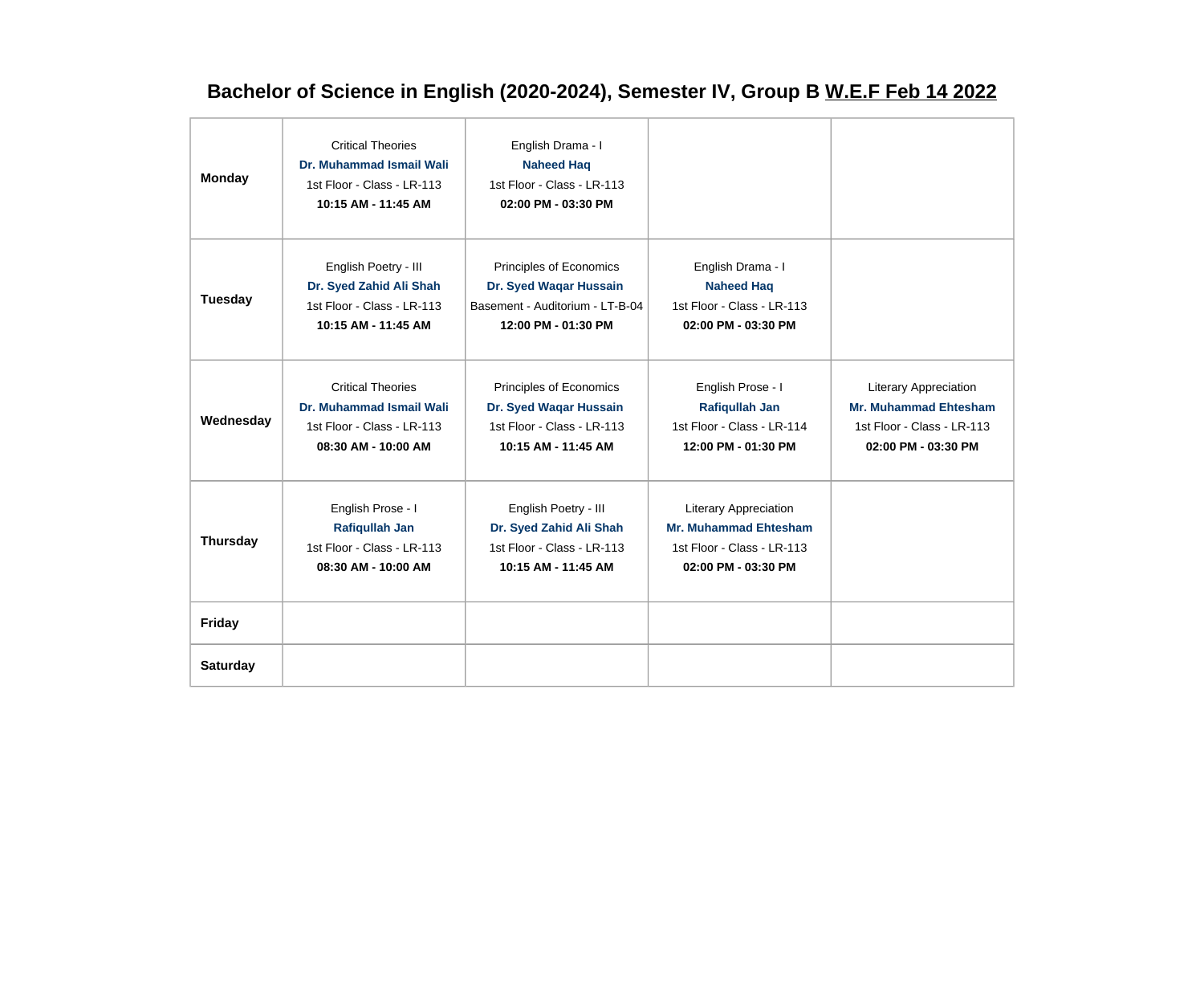# **Bachelor of Science in English (2019-2023), Semester VI, Group A W.E.F Feb 14 2022**

| <b>Monday</b>   | Logic and Critical Thinking | Psycholinguistics          | English Drama - II           |
|-----------------|-----------------------------|----------------------------|------------------------------|
|                 | Mr. Fazli Subhan            | Ms. Sabeen                 | <b>Mr. Muhammad Ehtesham</b> |
|                 | 1st Floor - Class - LR-110  | 1st Floor - Class - LR-110 | Basement - Class - LR-B-03   |
|                 | 08:30 AM - 10:00 AM         | 10:15 AM - 11:45 AM        | 02:00 PM - 03:30 PM          |
| <b>Tuesday</b>  | Logic and Critical Thinking | Psycholinguistics          | English Drama - II           |
|                 | Mr. Fazli Subhan            | Ms. Sabeen                 | <b>Mr. Muhammad Ehtesham</b> |
|                 | 1st Floor - Class - LR-110  | 1st Floor - Class - LR-110 | Basement - Class - LR-B-03   |
|                 | 08:30 AM - 10:00 AM         | 10:15 AM - 11:45 AM        | 02:00 PM - 03:30 PM          |
| Wednesday       | English Novel - II          | Research Methodology       | English Prose - II           |
|                 | <b>Mr. Falak Naz Khan</b>   | Dr. Aamer Taj              | Dr. Muhammad Ismail Wali     |
|                 | 1st Floor - Class - LR-110  | 1st Floor - Class - LR-110 | 1st Floor - Class - LR-110   |
|                 | 08:30 AM - 10:00 AM         | 10:15 AM - 11:45 AM        | 12:00 PM - 01:30 PM          |
| <b>Thursday</b> | English Novel - II          | Research Methodology       | English Prose - II           |
|                 | <b>Mr. Falak Naz Khan</b>   | Dr. Aamer Taj              | Dr. Muhammad Ismail Wali     |
|                 | 1st Floor - Class - LR-110  | 1st Floor - Class - LR-110 | 1st Floor - Class - LR-110   |
|                 | 08:30 AM - 10:00 AM         | 10:15 AM - 11:45 AM        | 12:00 PM - 01:30 PM          |
| <b>Friday</b>   |                             |                            |                              |
| <b>Saturday</b> |                             |                            |                              |